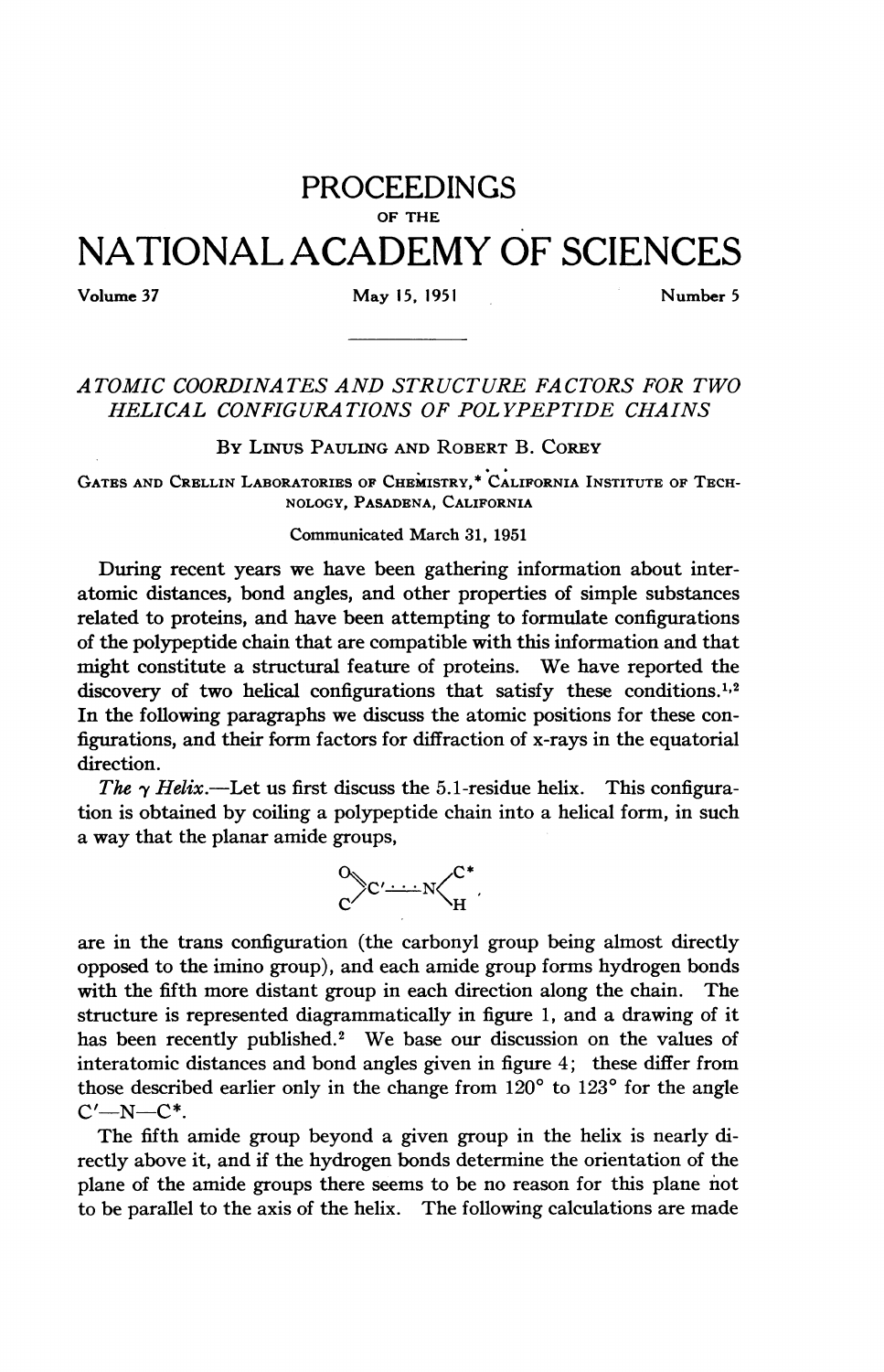with this assumption. It is found that the rise per residue—the magnitude of the translation associated with the rotatory translation that converts one residue into the adjacent one along the chain-is determined nearly exactly by the length of the hydrogen bond. For  $N-H\cdots$ O distance 2.72 A the rise per residue is 0.97 A, for 2.78 A it is 0.98 A, and it continues to increase linearly by about 0.002 A for each 0.010 A increase in length of the hydrogen-bond distance. The number of residues per turn, on the other hand, is determined essentially by the N-C-C' angle of the  $\alpha$  carbon



FIGURE <sup>1</sup>

Diagrammatic representation of the 5.1-residue helical configuration of the polypeptide chain.

atom. For 21 residues in 4 turns (5.25 residues per turn) this angle has the value 111.2°, for 26 residues in 5 turns  $(5.20)$  its value is 110.6°, for 31 residues in 6 turns  $(5.17)$  110.1°, and for 36 residues in 7 turns  $(5.14$  residues per turn)  $109.8^\circ$ . These values are all within a reasonable range for this angle; the existing experimental evidence, for scores of molecules containing a tetrahedral carbon atom, suggests  $110^{\circ}$  as the best value for the angle, but a change by as much as  $1^\circ$  would introduce such a small amount of strain energy, in any case, that it should be allowed. There is, of course, no reason in an isolated molecule of a polypeptide or protein for the number of residues per turn to be rational. In a crystal, however, the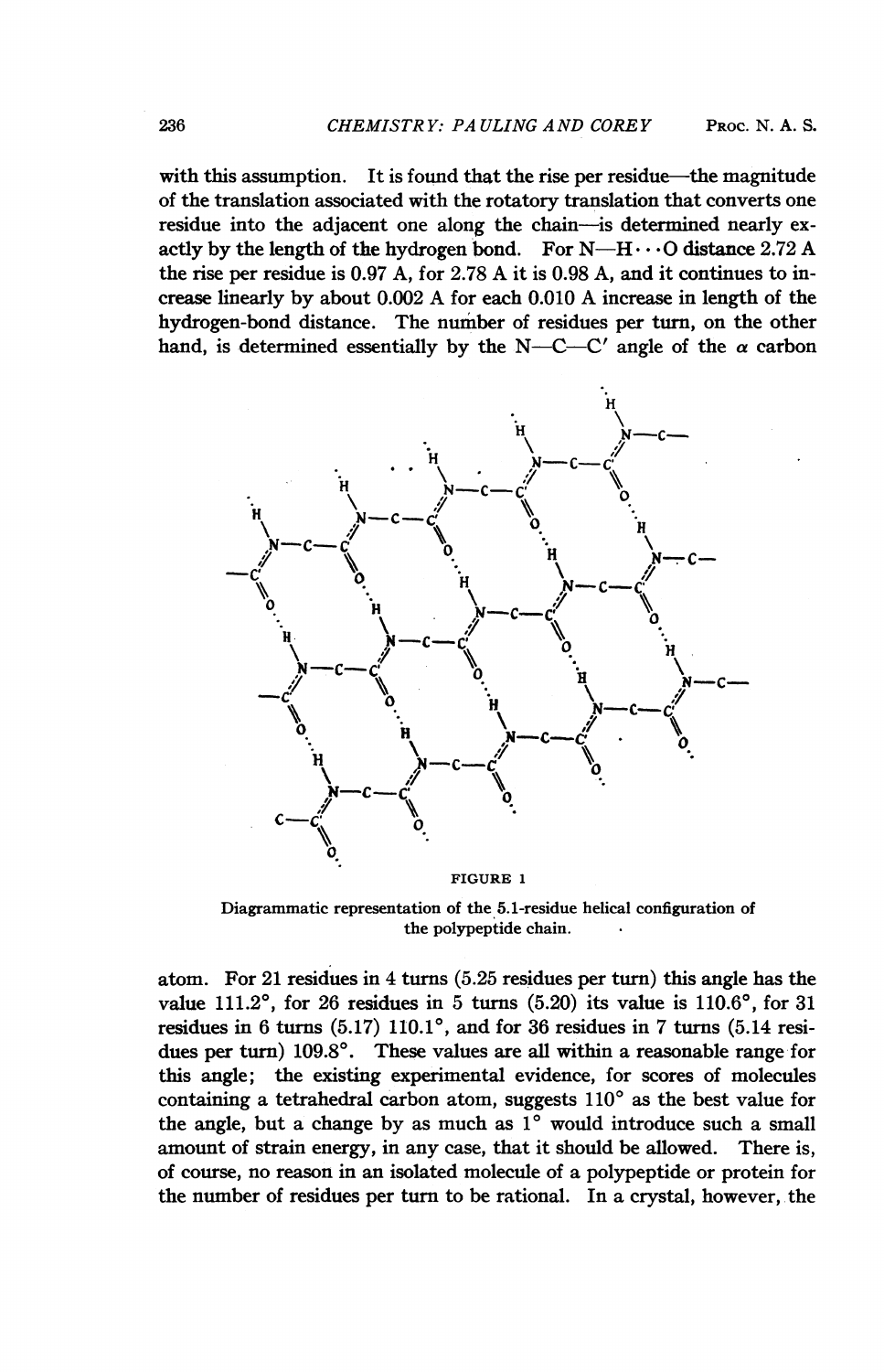intermolecular forces might constrain the molecule to assume the symmetry of a position in the crystal. The most likely eventuality is that the cylindrical molecules would take up a hexagonal close-packed arrangement, and that the molecules would assume a sixfold screw axis. This is provided from among the foregoing possibilities only by the configuration with 36 residues in 7 turns, which has a 36-fold screw axis, with a sixfold screw axis contained within its symmetry group. We present in table <sup>1</sup> calculated atomic coordinates for this case, for which the angle of rotation of the fundamental rotatory-translational operation is exactly  $70^{\circ}$ . The coordinates have been calculated for a rise per residue 0.98 A, corresponding to the



X-ray form factor for the 5.1-residue helix, calculated for equatorial reflections, and for cylindrical symmetry. The light line represents the scattering due to the four main-chain atoms of the amide group, and the heavy line includes the scattering of one  $\beta$  carbon atom per residue.

distance N—H $\cdots$ O equal to 2.78 A. The rise per turn is then 5.04 A, and the identity distance along the helical axis is 35.28 A.

The form factor for x-ray scattering for this molecule could, of course, be calculated from the coordinates of the atoms. A very good approximation for the equatorial reflections can be made by assuming cylindrical symmetry about the axis. The structure factor is then  $F = \sum f_i J_0 (4\pi \rho_i)$  $\sin \theta / \lambda$ , in which  $J_0$  is the Bessel function of order zero with the indicated argument, and  $\rho_i$  is the radius of the *i*th atom, in cylindrical coordinates, as given in table 1. (In this table there are given both cartesian coordinates, x, y, z, and cylindrical coordinates,  $\rho$ ,  $\phi$ , z, the latter being relative to the axis of the helix.) The form factor  $F$  as calculated by this method with use of the atomic form factors given in the International Tables for the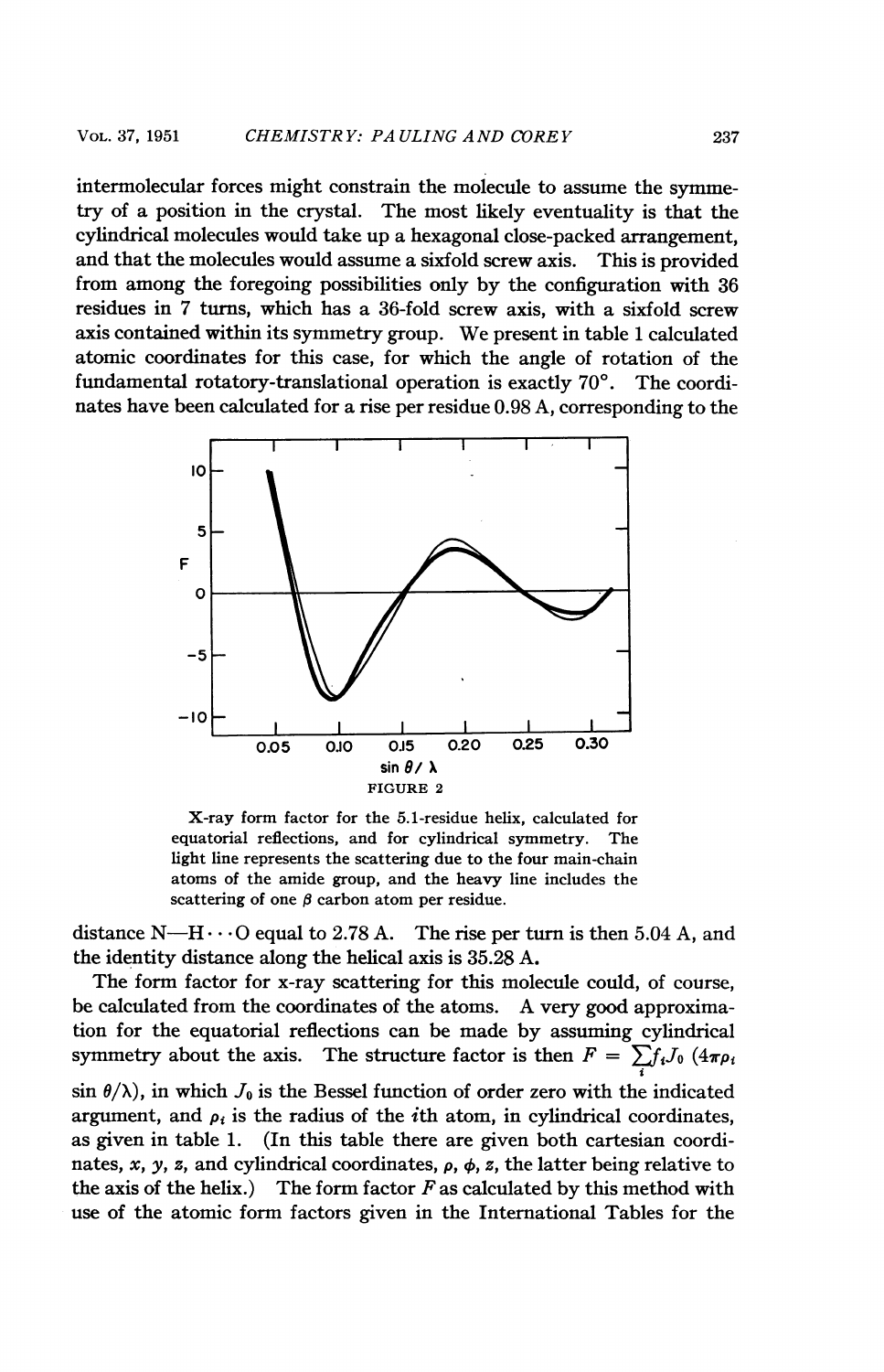Determination of Crystal Structures is shown in figure 2, both for the residue alone, corresponding to polyglycine, and for a molecule with a  $\beta$ carbon atom in each residue. The two form factors do not differ very

|               |                                                             |                  | TABLE 1                       |      |              |
|---------------|-------------------------------------------------------------|------------------|-------------------------------|------|--------------|
|               | ATOMIC COORDINATES FOR THE 36-RESIDUE 7-TURN $\gamma$ HELIX |                  |                               |      |              |
|               |                                                             |                  | $x, y, z, \rho \text{ IN } A$ |      |              |
| <b>ATOM</b>   | $\pmb{\mathcal{X}}$                                         | $\boldsymbol{y}$ | z                             | ρ    | φ            |
| C             | 0.00                                                        | 0.00             | 0.00                          | 3.22 | $0.0^\circ$  |
| $\mathbf{C}'$ | 1.52                                                        | 0.00             | $-0.15$                       | 2.66 | $27.8^\circ$ |
| O             | 2.05                                                        | 0.00             | $-1.26$                       | 2.65 | $39.3^\circ$ |
| N             | 2.23                                                        | 0.00             | 0.97                          | 2.67 | $43.2^\circ$ |
| $C^*$         | 3.70                                                        | 0.00<br>×.       | 0.98                          | 3.22 | $70.0^\circ$ |
| βC            | $-0.50$                                                     | $-0.74$          | 1.26                          | 4.11 | $0.7^\circ$  |
| or            |                                                             |                  |                               |      |              |
| βC            | $-0.52$                                                     | $-0.72$          | $-1.26$                       | 4.11 | $-0.7^\circ$ |
| Axis          | 1.85                                                        | 2.64             |                               | 0.00 | $\cdots$     |

| much. The square of $F$ , which determines the intensity of reflection of    |  |  |
|------------------------------------------------------------------------------|--|--|
| x-rays, is shown in figure 3. It is seen that we predict that the equatorial |  |  |



The square of the form factor for the 5.1-residue helix  $(\gamma)$  and the 3.7-residue helix  $(\alpha)$ , for equatorial reflections.

reflections from an array of molecules with this structure would be weak in the regions of interplanar distance 7.7 A, 3.3 A, and 2.0 A, and strong at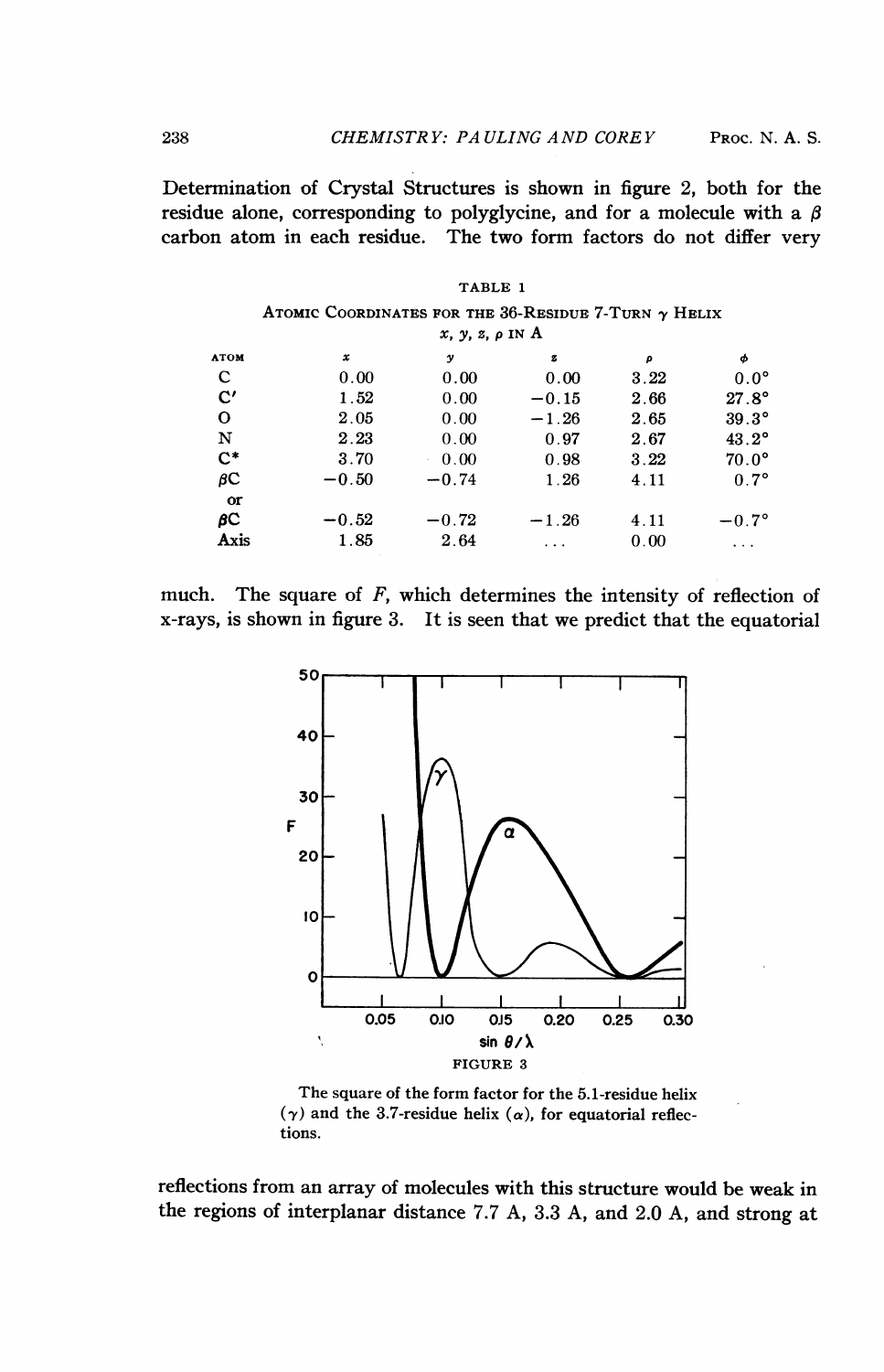about 5.0 A and 2.4 A. A discussion of the question of possible existence of protein molecules with this structure will be given in a later paper.

The  $\alpha$  Helix.—The  $\alpha$  helix is a configuration of the polypeptide chain in which each amide group forms hydrogen bonds with the amide groups removed by three from it in either direction along the chain. The  $\alpha$  helix and the  $\gamma$  helix are the only helical configurations in which the residues are all equivalent and in which the stereochemical requirements, including formation of intramolecular hydrogen bonds, are satisfied. The structure is represented diagrammatically in figure 4. With the structural param-

eters described above, we find that a translation per residue of 1.47 A corresponds to a hydrogen-bond distance  $2.75$  A, and that the translation increases by  $0.01$  A for every  $0.03$  A increase in the hydrogenbond distance. The number of residues per turn is fixed primarily by the bond angle at the  $\alpha$  carbon atom; it varies from  $3.60$  for bond angle  $108.9^{\circ}$  to 3.67 for bond angle  $110.8^{\circ}$ .  $\alpha$ -Helixes with these numbers of residues per turn have been found \C (see the following paper<sup>3</sup>) to explain the  $x$ -ray reflections<sup>4</sup> from highly oriented fibers of poly- $\gamma$ -methyl-Lglutamate and poly- $\gamma$ -benzyl-L-<br>glutamate, respectively. The first (see the following paper<sup>3</sup>) to explain  $\phi$ <br>
the x-ray reflections<sup>4</sup> from highly<br>
oriented fibers of poly- $\gamma$ -methyl-L-<br>
glutamate and poly- $\gamma$ -benzyl-L-<br>
glutamate, respectively. The first<br>
ratio corresponds to 18 re ratio corresponds to 18 residues in 5 turns and the second to 11 residues  $\frac{1}{2}$  is  $\frac{1}{2}$  turns.

We have chosen to present parameters for the 18-residue 5-turn FIGURE 4 helix, which has a sixfold screw axis Diagrammatic representation of the 3.7-<br>that would be stabilized in hexagonal residue helical configuration of the polythat would be stabilized in hexagonal residue helical residue helical configuration of the polypacking. The parameters given in



table <sup>2</sup> correspond to this helix, with <sup>a</sup> translation of 1.50 A per residue (5.40 A per turn, 27.0 A identity distance along the axis), these being the dimensions found for the polymethylglutamate. The corresponding hydrogen-bond distance is 2.86 A.

The structure factor for equatorial reflections calculated for cylindrical symmetry is shown in figure 5, and the corresponding intensity curve in figure 3. It is seen that the equatorial reflections should be very weak at about 5.0 A and 2.0 A, and strong at about 3.4 A. The correlation be